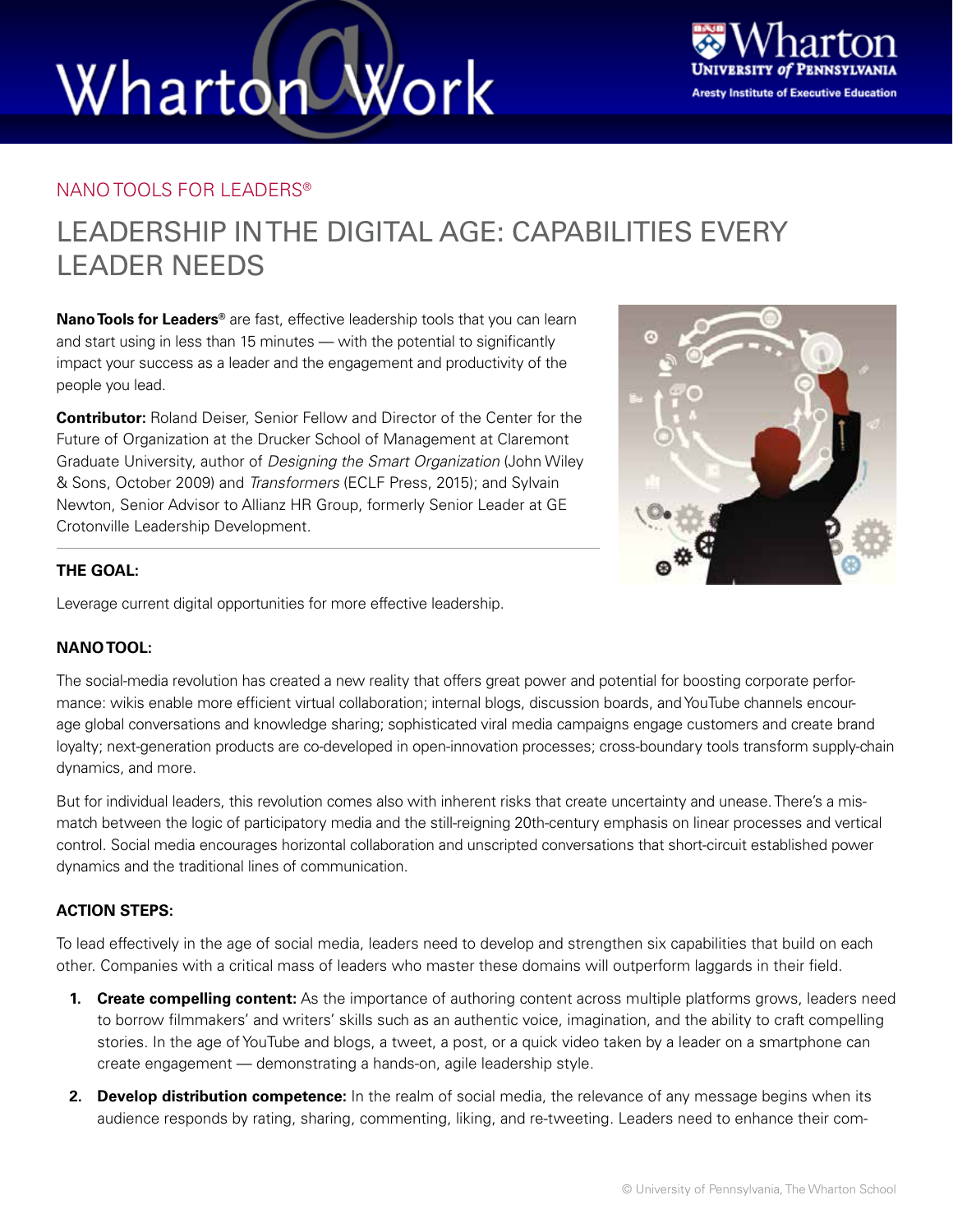## Work Wharton



munication routines by leveraging (often informal) influencers who help to spread their messages to the intended communities and reinforce them in the process. This requires a good understanding of their organization's informal social dynamics.

- **3. Assess and filter information:** Together with the traditional communication channels, social media creates unprecedented information overflow — without editorial filters. Leaders need to assess the relevance and factuality of information, and they need to find ways to deal with the ocean of noise. For the latter, using smart filtering platforms such as Tweetdeck (a self-designed dashboard that allows for intentional listening), Xobni (which provides analytics based on your email contacts), or Gist (which creates a social graph across various social media platforms) can help. An entirely new quality of communication management is required.
- **4. Drive strategic social-media use:** Leaders must play a proactive role in raising the media literacy of their immediate reports and stakeholders, ensuring that a culture of learning takes hold. As a new and media-savvy generation enters the workplace, smart leaders can accelerate this process by harnessing these digital natives' expertise through "reverse mentoring" systems.
- **5. Design an enabling organizational infrastructure:** Leaders have to make sure that their organizations are designed to encourage self-organized horizontal discourse and exchange (through enabling communication platforms and effective incentives) while mitigating the risks of irresponsible use (leveraging smart policies and vertical accountability frameworks).
- **6. Stay ahead of the curve:** Leaders must keep up with emerging trends and innovations not just for their competitive and marketplace implications, but also to determine what they mean for communications technologies. Executives who monitor weak signals and experiment with new technologies and devices will be able to act more quickly and capture inherent advantages.

### **HOW LEADERS USE IT:**

Looking at practices at General Electric is particularly interesting, as GE is no digital native and the bulk of its businesses are "old economy." But it has a 130-year tradition of reinventing businesses and itself, and has long been a leader in all things "leadership." Here are some examples how some of GE's senior executives have experimented with and adopted ways to leverage social media:

- Mark Begor, who now runs GE Energy Management business, produces a weekly five- to ten-minute video for his division. "I talk about what I learned during the week, about a great deal we've closed, and the status of the business. I also add comments about employees that I want to recognize." This routine forces Begor to crystallize his thinking and makes him more aware of his strategy and communication.
- Lorraine Bolsinger, president and chief executive officer of GE Power & Water's Distributed Power, created an internal "360 blog" for herself and her direct reports. With 12 regular contributors taking turns to create an editorial-like opinion, this weekly blog provides additional points of view on issues, promotes more frequent communication, and attracts broader participation. Bolsinger says that it has improved the quality of her group's dialogue about strategy and operations.
- Steve Sargent, non executive director at Origin Energy Ltd, Veda Group Ltd, The Great Barrier Reef Foundation, Bond University Ltd, established, while president and CEO of GE Australia and New Zealand, a mining-industry network that cuts across GE's businesses and regions, linking informal teams that use social platforms to collaborate on solving customer needs. The company social network was leveraged to orchestrate this bottom-up initiative effectively across boundaries, resulting in the creation of a fully-fledged billion dollar business.